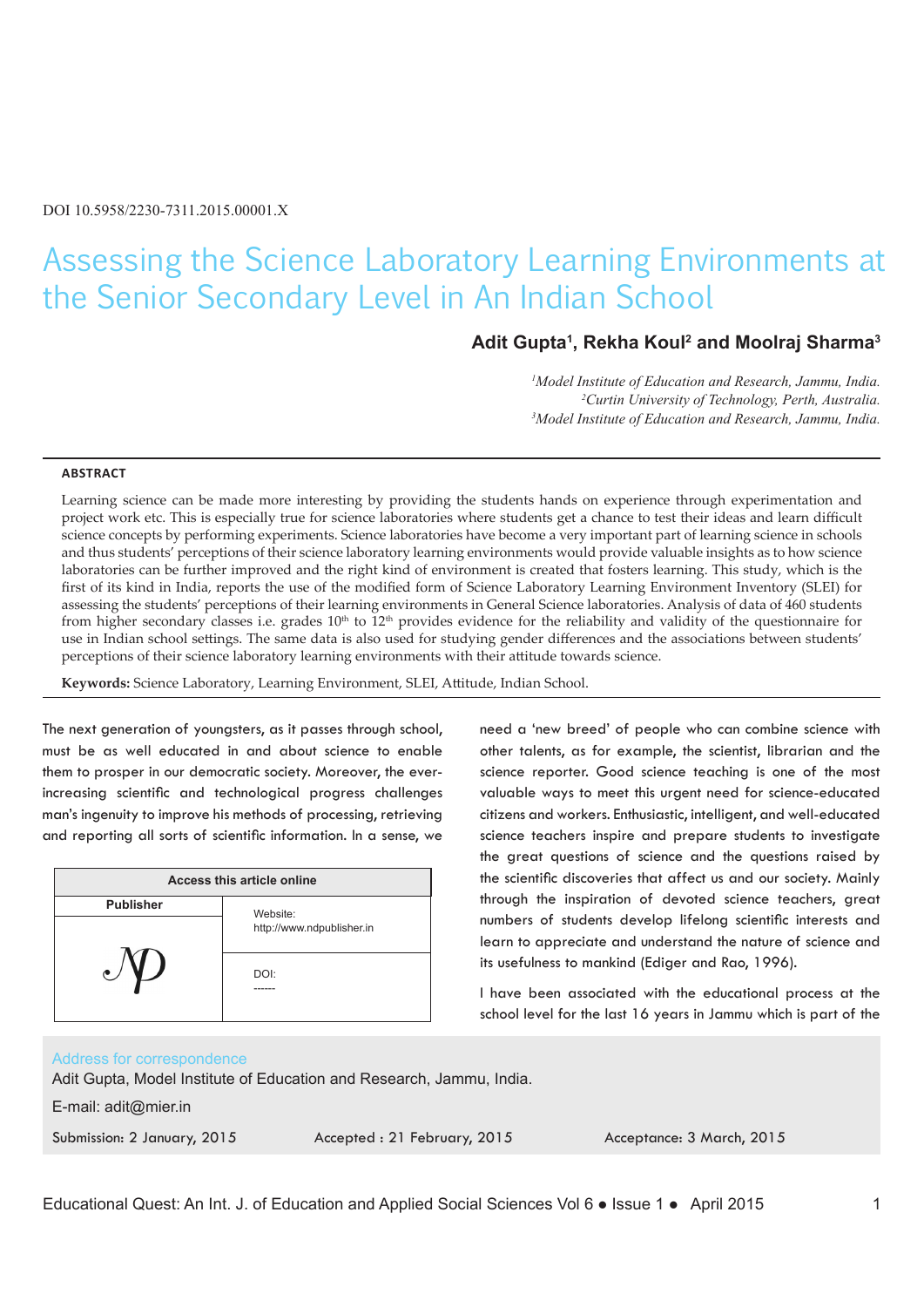state of Jammu and Kashmir situated in the northern part of India, first as a science teacher at the secondary level and then as the principal of a higher secondary school during the course of which, I have observed the teaching styles and methodology used by various science teachers in the classroom and found that General Science (a combination of Physics, Chemistry and Biology) in schools is usually taught by a combination of lecture method, technology support and experimentation/ demonstration techniques. To attain the objectives of teaching science in a classroom, students need learning opportunities that capture and maintain learner attention and unless the students' interest is being maintained, the chances are that learning will not accrue, as it should. Hence it is important that the science teacher provides initiating experiences that engage the learner actively as it is important for students to attend to what is being presented for more optimal learning to occur (Ediger, 1997). One such experience in the teaching of science that enhances the scientific skills of the students is laboratory teaching or practical work, which is an essential component in developing the scientific bent of mind.

Science practical work can be used to help students achieve a number of learning outcomes, including: getting a feel for natural phenomenon, developing investigation skills and processes, providing a platform of experiences on which conceptual understanding can be built, giving students a sense of nature of science, and the excitement of inquiry and discovery. Practical work provides opportunities for students to develop learning outcomes that contribute to scientific literacy including the skills and understanding needed to conduct scientific investigations and to critically evaluate the claims made by others based on scientific evidence (Venville and Dawson, 2004).

As a researcher I have always been interested in the learning environments that exist in classrooms and other areas where the teaching-learning transaction takes place and thus science laboratories provide an interesting platform to study perceptions of students in such environments. The present study makes use of the modified form of Science Laboratory Learning Environment Inventory (SLEI) for assessing the students' perceptions of their learning environments in General Science (Physics, Chemistry and Biology) laboratories in an Indian school.

#### **OBJECTIVES OF THE STUDY**

The main objectives of this study were: a) to establish the reliability and validity of the modified form of the Science Laboratory Environment Inventory (SLEI) (Fraser, Giddings and McRobbie, 1991) for use with urban Indian school students; b) to assess the students' perceptions of their Science Laboratory learning environment; c) to investigate associations of students' perception of their science laboratory learning environment with attitude towards science and d) to investigate whether gender differences occur in students' perception of their science laboratory learning environment.

#### **BACKGROUND OF THE STUDY**

Research and evaluation in science education have relied heavily on the assessment of academic achievement and other valued learning outcomes. However these measures cannot give a complete picture of the educational process. Because students spend up to 15,000 hours at school by the time they finish senior high school (Rutter, Maughan, Mortimore, Ouston, and Smith 1979), students have a large stake in what happens to them at school and their reactions to and perceptions of their school experiences are significant. Remarkable progress has been made in conceptualising, assessing and investigating the determinants and effects of social and psychological aspects of the learning environments of classrooms and schools. Not only has learning environments research expanded remarkably over the past few decades on the international scene, but also Asian researchers have made important and distinct contributions particularly over the previous decade. Asian researchers have cross-validated the main contemporary learning environment questionnaires that originated in the west and have undertaken careful translations and adaptations for use in the Chinese, Korean, Malay and Indonesian languages. Asian studies have successfully replicated Western research in establishing consistent associations between the learning environment and student outcomes, in using learning environment assessments in evaluation of education programmes and in identifying determinants of learning environments (Fraser, 2002).

Past research on learning environments provides numerous research traditions, conceptual models and research methods that are relevant to the present study. The present study draws on the rich resource of diverse, valid, economical and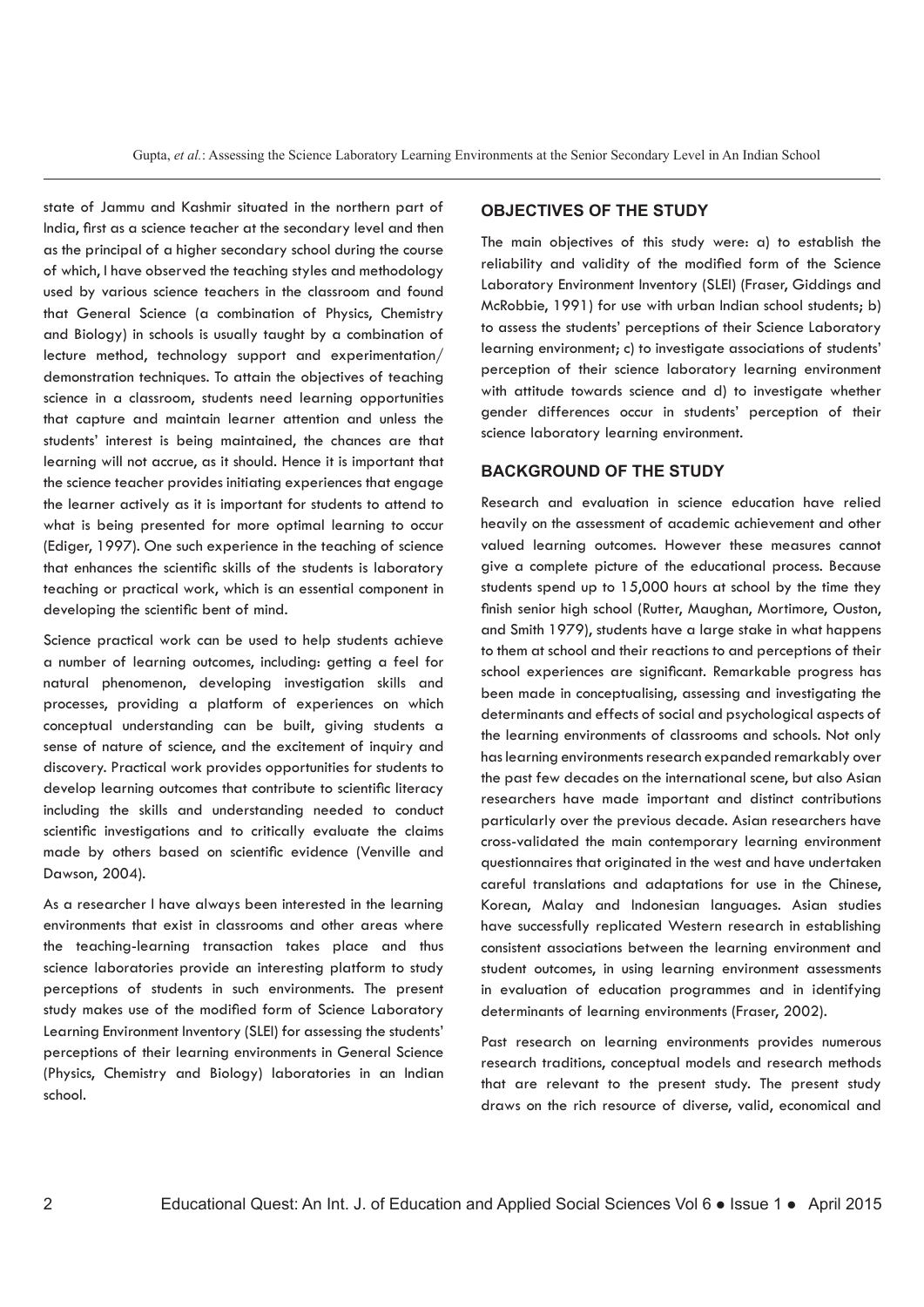widely applicable assessment instruments that are available in the field of science laboratory learning environments. Also, the study draws on past evaluations (Fraser, McRobbie and Giddings 1993; Fraser, Giddings and McRobbie, 1995; Waldrip and Giddings, 1993; Lee and Fraser, 2001) from the field of science laboratory learning environments.

# **Development of the Science Laboratory Environment Inventory**

Fraser, McRobbie, and Giddings (1993) developed a new instrument specifically suited to assessing the environment of science laboratory classes, the Science Laboratory Environment Inventory (SLEI). The SLEI has five scales and the responses for each item are in terms of Almost Never, Seldom, Sometimes, Often, and Very Often. The five scales that form a part of SLEI are Student Cohesiveness (SC), Open-Endedness (OE), Integration (IN), Rule Charity (RC), and Material Environment (ME). Since Fraser, McRobbie, and Giddings (1993) developed the SLEI by involving Australian secondary school students (Fraser, 1991) it has been extensively validated in a number of countries in different school settings such as the USA, Australia, Canada, England, Israel, Nigeria, Brunei, Singapore, South Korea, Thailand etc.(Fraser, Giddings and McRobbie, 1995; Fraser and McRobbie 1995; Wong and Fraser, 1996, Lee and Fraser, 2001; Quek, Fraser, and Wong, 2001). As a result, a Personal Form of the SLEI was developed and later applied to the other instruments in learning environment research (Lee and Fraser, 2001). Santiboon and Fisher (2005), using the SLEI (modified from the original SLEI) investigated the physics laboratory learning environments in upper secondary school in Thailand. A distinctive feature of most of the learning environment instruments including SLEI is that they have, not only a form to measure perceptions of actual or experienced classroom environment, but also a form to measure perceptions of ideal or preferred classroom environments. Students are made to understand that for the Actual Form they have to rate their classes as what they are actually like and for the Preferred Form what they would prefer or like it to be.

Table 1 shows the classification of each of the five scales of SLEI along with their description and the Attitude Towards Science scale taken from Test of Science Related Attitudes (TOSRA) (Fraser, 1981).

| <b>Scale Name</b>           | <b>Scale Description</b>                                                                                                                                           | <b>Sample</b><br><b>Item</b>                                                                       |
|-----------------------------|--------------------------------------------------------------------------------------------------------------------------------------------------------------------|----------------------------------------------------------------------------------------------------|
| <b>Student Cohesiveness</b> | <b>The</b><br>extent<br>to<br>student know, help and are<br>supportive of one another.                                                                             | which I am friendly<br>with students<br>in this<br>laboratory<br>class                             |
| <b>Open Endedness</b>       | to which the I can pursue<br><b>The</b><br>extent<br>activities my own<br>laboratory<br>emphasize an open-ended<br>divergent<br>approach<br>to<br>experimentation. | science<br>interests in this<br>laboratory<br>class                                                |
| Integration                 | <b>The</b><br>which<br>extent<br>to<br>laboratory<br>activities<br>integrated<br>with<br>non-<br>laboratory<br>and<br>theory<br>classes.                           | the My regular<br>are science class<br>work is<br> integrated<br>with<br>laboratory<br>activities. |
| <b>Rule Clarity</b>         | extent to which the<br><b>The</b><br>behaviour in the laboratory<br>is guided by formal rules.                                                                     | I am required<br>to follow<br>certain<br>rules in the<br>laboratory.                               |
| <b>Material Environment</b> | extent to which<br>the<br><b>The</b><br>laboratory equipment and<br>materials are adequate.                                                                        | The<br>laboratory<br>equipment<br>which I use<br>is in proper<br>working<br>order.                 |
| Attitude<br>Science         | Towards The extent to which students I look forward<br>are interested in, enjoy and to lessons in<br>look forward to lessons in this subject<br>science.           |                                                                                                    |

**Table 1. Names and Descriptions of the SLEI Scales and Attitude Towards Science Scale**

Responses of the items are scored 1, 2, 3, 4, and 5 respectively, from Almost Never, Seldom, Sometimes, Often to Almost Always. Missing or invalid responses are scored 3, the mid range value.

## **DESIGN AND PROCEDURE**

A quantitative research methodology was adopted for this study. The school chosen for this study was a 74 year old institute in Jammu (J&K State, India), which has over the years developed modern academic infrastructure and thus provided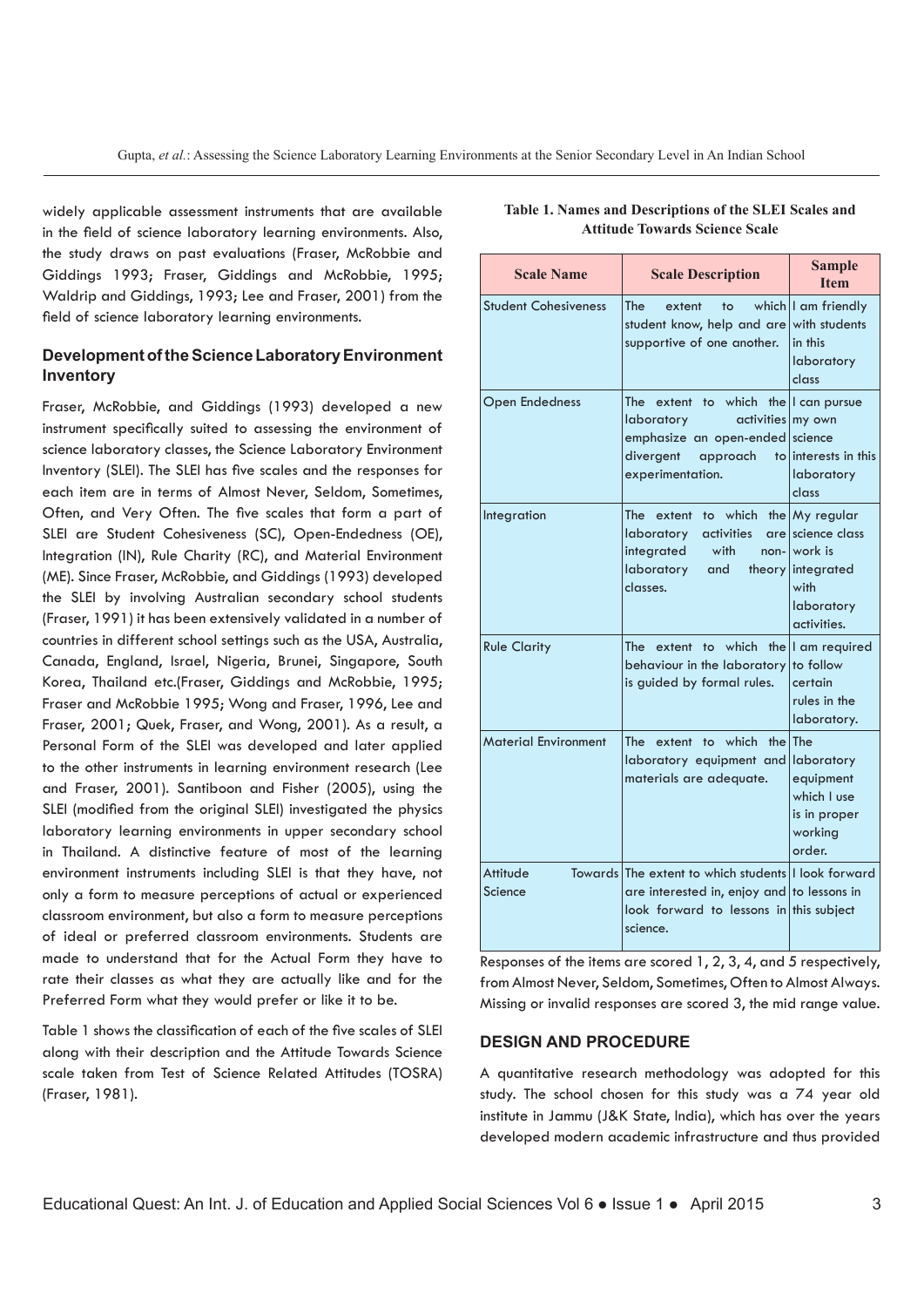the right atmosphere to study the learning environments of a science laboratory and assess students' attitude towards science. The sample for the study was chosen carefully so as to be representative of the population and comprised of coeducational classes in order to permit an unbiased test of gender differences. The sample involved 460 students in 9 science classes from grades 10 to 12 who had the experience of working in a science laboratory. In the whole group there were 270 (58.69%) male students and 190 (41.30%) female students. The study was carried out in two stages. In the first stage the modified Science Laboratory Learning Environment Inventory (SLEI) was field tested with a sample of 50 students from grades 10 to 12 to ensure that the students comprehended the questionnaire. An examination of the responses given by the students revealed that some of the items had not been properly understood. These items were modified so that the students could understand them and respond in the right manner. In the second stage, the modified SLEI was administered to assess perceptions that students have of their science laboratory learning environments and the attitudes towards science were measured with a scale based on an adaptation of the Test of Science Related Attitudes (TOSRA) (Fraser, 1981). The data thus collected was tabulated in an excel file and statistically analysed using SPSS.

#### **RESULTS AND DISCUSSION**

#### **Validation of the SLEI**

The data for the modified SLEI were collected from a sample of 460 students in 9 science laboratory classes and were analysed to determine the reliability and validity of the SLEI for use in Indian school settings. Three indices for scale reliability and validity were generated for both the Actual and Preferred Forms separately. The Cronbach alpha reliability coefficient was used as an index of scale internal consistency indicating the consistency of the test items relative to other test items, which are designed to measure the same construct of interest. Analysis of variance (ANOVA) results were used as evidence of the ability of each scale in the Actual Form to differentiate between the perceptions of students in different classrooms. A discriminant validity index (namely, the mean correlation of a scale with other scales) was used as evidence that each SLEI scale measures a separate dimension that is distinct from the other scales in this questionnaire.

2. The scale reliability estimates for the different scales of the Actual form of SLEI using the individual student as the unit of analysis ranged from 0.52 for the Student Cohesiveness and Rule Clarity scale to 0.66 for the Material Environment scale in the Actual Form. These indices of reliability are comparable to those in past studies that have used the SLEI (Fraser, Giddings and McRobbie, 1991,1993; Wong and Fraser, 1995; Lee and Fraser, 2001; Henderson, Fisher and Fraser, 2000). However, for the scale of Student Cohesiveness, Open Endedness and Rule Clarity the alpha reliability coefficient reported scores of 0.48, 0.50 and 0.38 which when recomputed after deleting of an item changed to 0.52, 0.60 and 0.52 respectively. The item deleted for computation purposes was number six, i.e., 'It takes me a long time to get to know everybody by his/her first name in this laboratory class' from the Student Cohesiveness scale, item six, i.e. 'The teacher decides the best way for me to carry out the laboratory experiments' from the Open Ended scale and item five, i.e., 'There are few fixed rules for me to follow in laboratory class' from the Rule Clarity scale. These items were then deleted in the application of the SLEI in the research study. The reliability results of SLEI were consistently above 0.50. This suggested that the Actual Form of SLEI could be considered a reliable tool (De Vellis, 1991) with Indian school student.

The results of the three statistical indices are reported in Table

| <b>Scale Name</b>       | No. of<br><b>Items</b> | <b>Alpha</b><br><b>Reliability</b> |      | <b>Validity</b><br><b>Mean</b> | <b>ANOVA</b><br>$eta^2$ |
|-------------------------|------------------------|------------------------------------|------|--------------------------------|-------------------------|
|                         |                        | Bef.                               | Aft. |                                |                         |
| Student<br>Cohesiveness | 7                      | 0.48                               | 0.52 | 0.21                           | $0.013*$                |
| <b>Open Endedness</b>   | 7                      | 0.50                               | 0.60 | 0.07                           | $0.010*$                |
| Integration             | 7                      |                                    | 0.63 | 0.22                           | 0.005                   |
| <b>Rule Clarity</b>     | 7                      | 0.38                               | 0.52 | 0.27                           | 0.011                   |
| Material<br>Environment | 7                      |                                    | 0.66 | 0.24                           | 0.005                   |

**Table 2. Internal Consistency Reliability (Cronbach Alpha Coefficient), Discriminant Validity (Mean Correlation with Other Scales) and Ability to Differentiate Between Classrooms (ANOVA Results) for the Actual Form of Modified SLEI**

\* Significant at *p*<0.05 n = 460

Bef. Means Before and Aft. means After deleting an item.

The *eta<sup>2</sup>* statistics (which is the ratio of 'between' to 'total' sum of squares) represents the proportion of variance explained by class membership.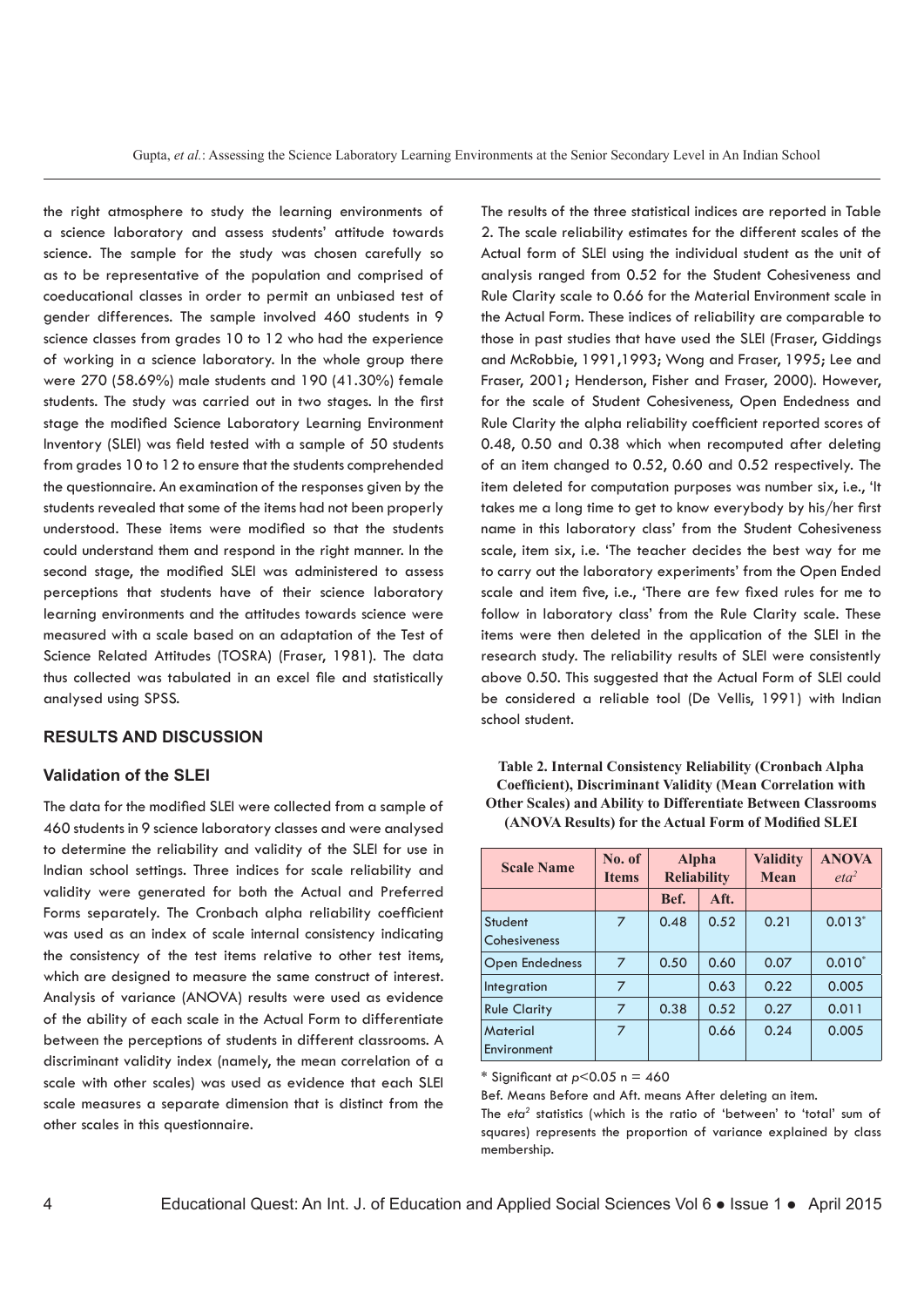Using the individual as the unit of analysis, the discriminant validity results (mean correlation of a scale with other scales) for the nine scales of the TROFLEI ranged from 0.07 for the Open Endedness scale to 0.27 for the Rule Clarity scale in the Actual form (Table 2). The analysis of variance (ANOVA) was used to determine the ability of the actual version of each SLEI scale to differentiate between the perceptions of students in different classes. The one-way ANOVA for each scale involved class membership as the independent variable and the individual student as the unit of analysis. Table 2 reports the ANOVA results showing that two of the five scales of SLEI differentiate significantly between classes (*p*<0.05). Thus, students within the same class perceive the environment in a relatively similar manner, while the within-class mean perceptions of the students vary between classes. The *eta2* statistic (an estimate of the strength of association between class membership and the dependent variable) ranges from 0.005 for the Material Environment scale and Integration scale to 0.013 for the Student Cohesiveness scale in the Actual Form of the SLEI.

Similarly, the scale reliability estimates for the different scales of the Preferred Form of SLEI using the individual student as the unit of analysis ranged from 0.53 for the Open Endedness and Rule Clarity scale to 0.61 for the Student Cohesiveness scale in the Preferred Form (Table 3). However, for the scale of Open Endedness and Rule Clarity the alpha reliability coefficient reported scores of 0.45 and 0.40 which when recomputed after deleting of an item changed to 0.53 for both the scales respectively. The item deleted for computation purposes was number one, i.e., 'I would like to pursue my own science interests in this laboratory class' from the Open Endedness scale and item five, i.e. 'There would be few fixed rules for me to follow in laboratory class' from the Rule Clarity scale. These items were then deleted in the application of the SLEI in the research study. The reliability results of the SLEI were consistently above 0.50. This suggested that the Preferred Form of SLEI could be considered a reliable tool (De Vellis, 1991) with Indian school student.

Using the individual as the unit of analysis, the discriminant validity results (mean correlation of a scale with other scales) for the nine scales of the Preferred Form of SLEI ranged from 0.03 for the Open Endedness scale to 0.34 for the Rule Clarity and Material Environment scale in the Preferred form (Table 3).

**Table 3. Internal Consistency Reliability (Cronbach Alpha Coefficient), Discriminant Validity (Mean Correlation with Other Scales) and Ability to Differentiate Between Classrooms (ANOVA Results) for the Preferred Form of Modified SLEI**

| <b>Scale Name</b>       | No. of<br><b>Items</b> | <b>Alpha</b><br><b>Reliability</b> |      | <b>Validity</b><br><b>Mean</b> | <b>ANOVA</b><br>eta <sup>2</sup> |
|-------------------------|------------------------|------------------------------------|------|--------------------------------|----------------------------------|
|                         |                        | Bef.<br>Aft.                       |      |                                |                                  |
| Student<br>Cohesiveness | 7                      |                                    | 0.61 | 0.33                           | 0.009                            |
| <b>Open Endedness</b>   | 7                      | 0.45                               | 0.53 | 0.03                           | 0.004                            |
| Integration             | 7                      |                                    | 0.60 | 0.26                           | 0.012                            |
| <b>Rule Clarity</b>     | 7                      | 0.40                               | 0.53 | 0.34                           | $0.032**$                        |
| Material<br>Environment | 7                      |                                    | 0.72 | 0.34                           | $0.028**$                        |

\*\* Significant at *p*<0.001 n = 460

Bef. Means Before and Aft. means After deleting an item.

The *eta2* statistics (which is the ratio of 'between' to 'total' sum of squares) represents the proportion of variance explained by class membership.

The analysis of variance (ANOVA) was used to determine the ability of the actual version of each SLEI scale to differentiate between the perceptions of students in different classes. The one-way ANOVA for each scale involved class membership as the independent variable and the individual student as the unit of analysis. Table 3 reports the ANOVA results showing that two of the five scales of SLEI differentiate significantly between classes (*p*<0.05). Thus, students within the same class perceive the environment in a relatively similar manner, while the within-class mean perceptions of the students vary between classes. The eta<sup>2</sup> statistic (an estimate of the strength of association between class membership and the dependent variable) ranges from 0.004 for the Open Endedness scale to 0.032 for the Rule Clarity scale in the preferred Form of the SLEI.

#### **Means and Standard Deviation on the SLEI**

Item means and standard deviations were computed to determine the nature of science laboratory learning environments using the SLEI. The statistical significance of the difference between means (t-test) was also calculated to study whether the differences in the means of the Actual and Preferred Forms of the SLEI when used in Indian classroom settings were significant. The data obtained are presented in Table 4.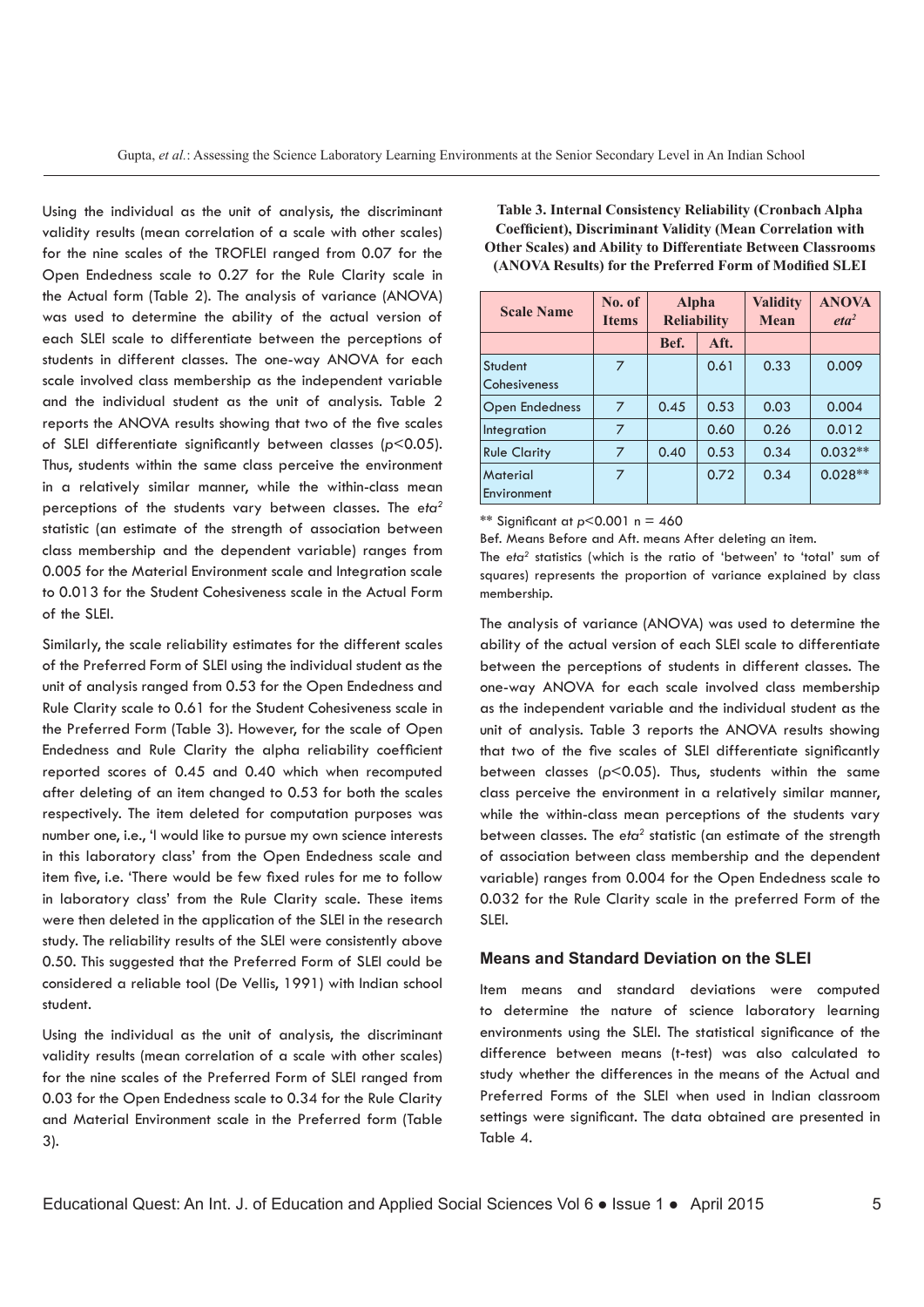From results in Table 4 it can be seen that the mean scores of the different scales of the SLEI ranged from 2.60 for the Open Endedness scale to 3.72 for the Student Cohesiveness scale in the Actual Form which shows that students were generally able to perceive cohesion between them and are helpful and supportive of each other in the laboratory class. If the mean scores in the Preferred Form of SLEI are examined, it can be seen that they ranged from 2.87 for the Open Endedness scale to 3.74 for the Student Cohesiveness scale. This again reiterates the fact that students usually want more of support, help and cooperation from their friends in their future laboratory classes. The values of the standard deviations in both the Actual and Preferred Form of the SLEI are less than 1, which suggests that there are no major deviations in students' perceptions of their science laboratory learning environments.

The results for the t-tests on paired samples indicated that there is a significant difference ( $p$ <0.001) between the actual and preferred means for all the scales (Table 4). This shows that students' preferred learning environments should have more student cohesiveness, more open endedness in terms of decision

**Table 4. Mean, Standard Deviation (SD) and Significance of Difference between Means (t) for the Modified SLEI***.*

| <b>Scale Name</b>              | No. of<br><b>Items</b> | Mean |       | <b>Standard</b><br><b>Deviation</b><br>(SD) |       | $\boldsymbol{t}$ |
|--------------------------------|------------------------|------|-------|---------------------------------------------|-------|------------------|
|                                |                        | Act. | Pref. | Act.                                        | Pref. |                  |
| Student<br>Cohesiveness        | $\overline{7}$         | 3.72 | 3.74  | 0.53                                        | 0.57  | $0.50*$          |
| Open<br><b>Endedness</b>       | $\overline{7}$         | 2.60 | 2.87  | 0.63                                        | 0.48  | $9.05***$        |
| Integration                    | $\overline{7}$         | 3.41 | 3.66  | 0.70                                        | 0.69  | $7.05**$         |
| <b>Rule Clarity</b>            | 7                      | 3.54 | 3.65  | 0.54                                        | 0.57  | $3.67**$         |
| <b>Material</b><br>Environment | 7                      | 3.51 | 3.95  | 0.75                                        | 0.79  | $10.32**$        |

\*\* Significant at *p*<0.001

 $n = 460$ 

making on part of the students, a greater integration between what is being taught in the classroom and the practical work being done in the laboratory, need further clarity with respect to rules and regulations for working in the laboratory and seek better material support to perform the laboratory experiments in terms of equipment, chemicals etc. Although, all the scales



of the SLEI show a good response from the students, the main

**Figure 1.** Mean scores of the Actual and Preferred Forms of the SLEI.

objective is to improve the existing learning environments in the science laboratory and the information from the students' perceptions of their preferred learning environments gives us vital clues towards the areas that require our immediate focus for further improvement. Figure 1 represents the mean scores on the Actual and Preferred Forms of SLEI in a graphical form.

### **Validation, Mean and Standard Deviation of the Attitude Towards Science Scale**

To measure students' attitude towards the subject, data was collected on the Attitude Towards Science scale. There were eight items in this scale. The data on this scale was also collected from a sample of 460 students in 9 classes. The internal consistency reliability (Cronbach alpha coefficient) was computed with the individual as the unit of analysis along with its mean and standard deviation. The results have been shown in Table 5.

**Table 5. Internal Consistency Reliability (Cronbach Alpha Coefficient), Mean and Standard Deviation for the Attitude Towards Science scale.**

| <b>Scale Name</b>                | No. of<br><b>Items</b> | Alpha<br><b>Reliability</b> | <b>Mean</b> | <b>Standard</b><br><b>Deviation</b> |
|----------------------------------|------------------------|-----------------------------|-------------|-------------------------------------|
| Towards 8<br>Attitude<br>Science |                        | 0.68                        | 3.85        | 0.62                                |

n=460

The scale reliability for the Attitude Towards Science scale is 0.68. The reliability result of this scale was consistently above 0.50. This suggested that this scale could be used as a reliable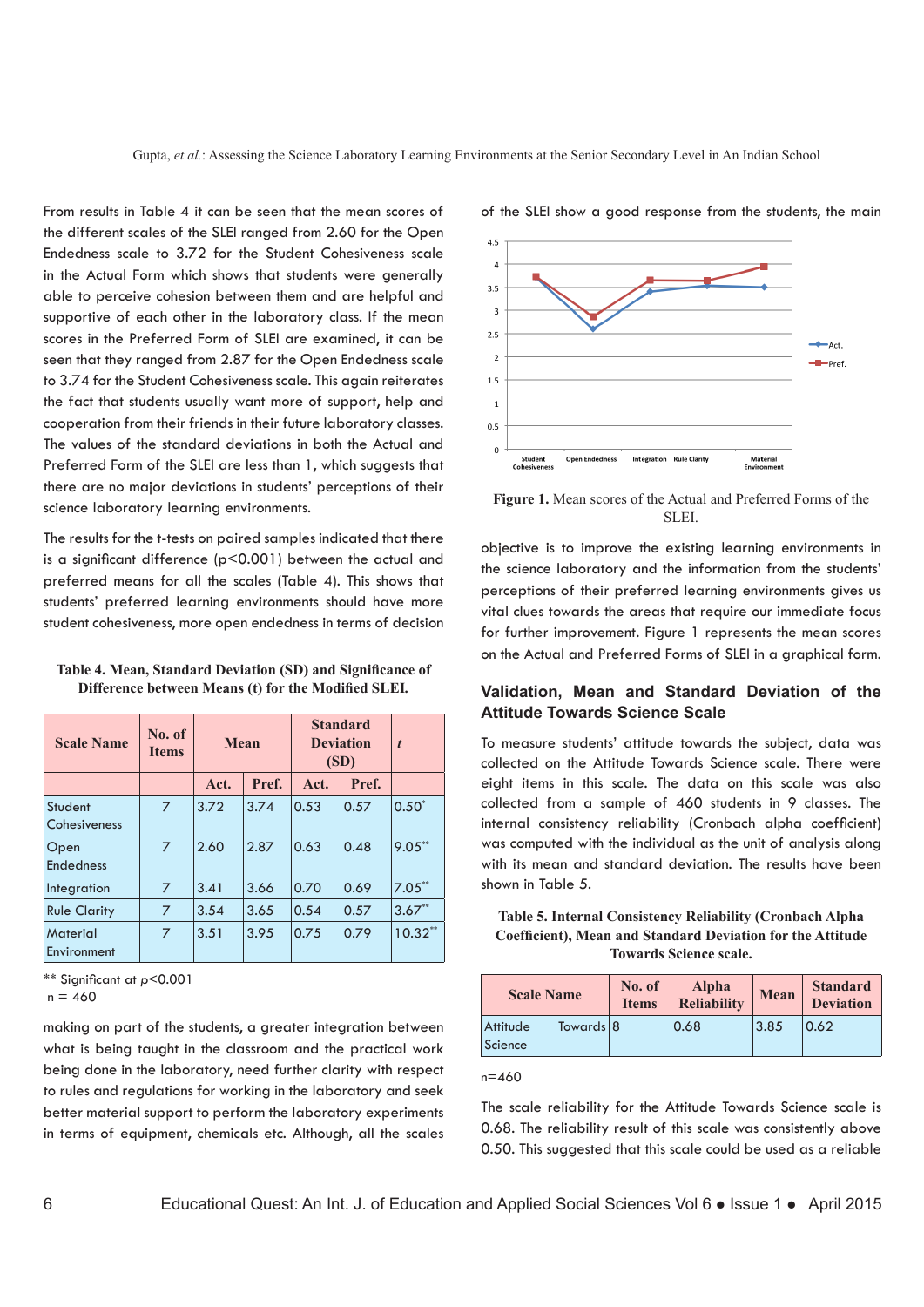tool (De Vellis, 1991) in Indian science laboratory settings to study the attitude of students. The value of the mean for the Attitude Towards Science is 3.85 (see Table 6). The high mean score points towards the fact that generally students exhibit a positive attitude towards science when taught in a laboratory based learning environment.

## **Investigation of the Association between the SLEI Scales and Attitude Towards Science Scale.**

Students' perception of their science laboratory learning environment and its association with their attitude towards science were explored using simple and multiple correlation analysis, followed by computation of the regression coefficient. The results of these analyses are shown in Table 6, which gives a clear picture indicating significant associations between science laboratory learning environments and student outcomes. The results from Table 6 indicate that for simple correlations (*r*) four out of five scales of SLEI are statistically significantly and positively associated with student attitudes towards science (*p*<0.01, *p*<0.001) at the individual level of analysis. The values of correlation range from 0.00 for the Open Endedness scale to 0.36 for the Rule Clarity scale.

**Table 6. Association between SLEI Scales and Attitude Towards Science in terms of Simple Correlations (r), Multiple Correlation (R) and Standardised Regression Coefficient (β).**

| <b>Scale Name</b>           | <b>Attitude Towards Science</b> |           |  |  |
|-----------------------------|---------------------------------|-----------|--|--|
|                             | r                               |           |  |  |
| <b>Student Cohesiveness</b> | $0.35***$                       | $0.24***$ |  |  |
| <b>Open Endedness</b>       | 0.00                            | $-0.04$   |  |  |
| Integration                 | $0.28**$                        | $0.15***$ |  |  |
| <b>Rule Clarity</b>         | $0.36**$                        | $0.20***$ |  |  |
| <b>Material Environment</b> | $0.24***$                       | $0.07*$   |  |  |

Multiple Correlation  $R = 0.47***$ 

 $R^2 = 0.22$ 

\*\*\* Significant at p<0.001 \*\* Significant at p<0.01 \* Significant at p<0.05

The multiple correlation value (*R*) between students' perceptions as measured by the different scales of the SLEI and the Attitude Toward Science scale (see Table 6) is 0.47 at the individual level of analysis, which is statistically significant (*p*<0.001). The *R2* value indicates that 22 percent of the variance in the students' attitude towards science can be attributed to the science laboratory learning environment and thus the better

the learning environment the more positive are the students' attitudes towards science. Standardized regression values were calculated to provide information about the unique contribution of each learning environment scale to the Attitude Towards Science scale. Regression coefficient values (*β*) indicate (see Table 6) that four of the five SLEI scales uniquely account for a significant (*p*<0.001, *p*<0.01, *p*<0.05) amount of variance in student attitudes towards science; these are Student Cohesiveness, Integration, Rule Clarity and Material Environment. The *β* values for the significantly associated scales ranged from 0.07 for the Material Environment scale to 0.24 for the Student Cohesiveness scale. From the point of view of this study, it is pertinent to note that majority of the scales of the SLEI are positively associated with the attitude scale and thus it may be interpreted that laboratory work helps in developing positive attitude towards science, which in fact is one of the aims of this study.

| Table 7. Significance of Difference between Means for Gender  |
|---------------------------------------------------------------|
| Differences as Measured by the Modified SLEI and the Attitude |
| <b>Towards Science Scale.</b>                                 |
|                                                               |

| <b>Scale</b>             | <b>Gender</b>  | Mean | <b>Standard</b><br><b>Deviation</b> | $\mathbf{t}$ |
|--------------------------|----------------|------|-------------------------------------|--------------|
| Student<br>Cohesiveness  | Males          | 3.68 | 0.53                                | 1.82         |
|                          | <b>Females</b> | 3.77 | 0.53                                |              |
|                          |                |      |                                     |              |
| Open<br><b>Endedness</b> | <b>Males</b>   | 2.64 | 0.62                                | 1.87         |
|                          | <b>Females</b> | 2.53 | 0.64                                |              |
|                          |                |      |                                     |              |
| Integration              | Males          | 3.33 | 0.70                                | $2.90**$     |
|                          | <b>Females</b> | 3.52 | 0.68                                |              |
|                          |                |      |                                     |              |
| <b>Rule Clarity</b>      | <b>Males</b>   | 3.44 | 0.51                                | 4.57***      |
|                          | <b>Females</b> | 3.68 | 0.55                                |              |
|                          |                |      |                                     |              |
| <b>Material</b>          | <b>Males</b>   | 3.46 | 0.72                                | 1.54         |
| Environment              | <b>Females</b> | 3.57 | 0.77                                |              |
|                          |                |      |                                     |              |
| Attitude                 | Males          | 3.71 | 0.61                                | $5.44***$    |
|                          | <b>Females</b> | 4.03 | 0.59                                |              |
|                          |                |      |                                     |              |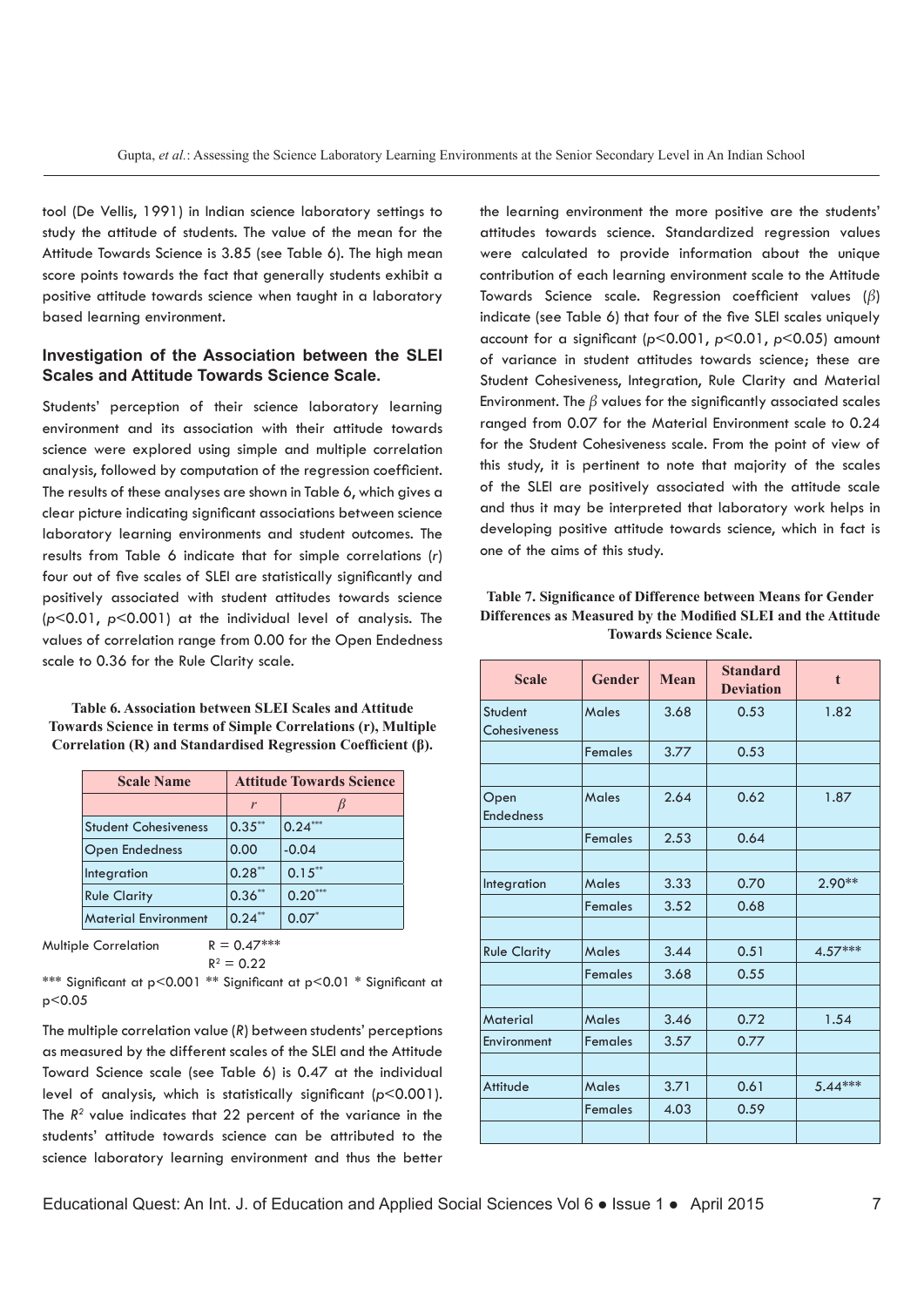#### **Investigation of Gender Differences**

The association between gender differences and technologysupported learning environments was studied by first dividing the main group of students into two subgroups of male and female. Means and standard deviations for the two groups were computed followed by a test of significance of difference between means (*t*-test for independent samples), to find out gender difference on the five scales of SLEI and the Attitude Towards Science scale. The data obtained statistically has been illustrated in Table 7. From the information given in the table, it can be seen that out of the five scales of the SLEI only two scales, i.e. Integration with a *t* value of 2.90 and Rule Clarity with a *t* value of 4.57 are statistically significant (*p*<0.01 and *p*<0.001). In the two scales, which are statistically significant, females have a higher mean score than males. This means that female students demonstrate more of knowledge integration as compared to male students and they may be applying their theoretical knowledge in completing or performing their laboratory work. Similarly, female students also tend to exhibit better rule clarity while working in science laboratories as compared to male students. Such differentiation is also visible in favour of female students when we see the data pertaining to Attitude Towards Science scale; as females tend to have a higher mean value than male students. This may show that they have a more positive attitude towards science in relation to working in science laboratories.

#### **CONCLUSION**

The present study contributed towards establishing the reliability and validity of the Science Laboratory Environment Inventory (SLEI) that was used to assess students' perceptions of their science laboratory learning environments in an Indian classroom situation for the first time. Further investigation suggested that positive associations existed between students' perceptions of their laboratory learning environments and their attitude towards science. Gender differences in favour of female students were also reported on two scales of the SLEI and the Attitude Towards Science scale. The main aim of practical work is to provide opportunities for the development of aspects of scientific literacy, an understanding of the nature of science and in particular an understanding of scientific evidence and the development of critical thinking skills (Venville and Dawson, 2004), the knowledge of learning environments of science laboratories will helping in furthering these objectives.

The teachers will get vital clues by understanding the students' perceptions as to how to create the right kind of environment that fosters learning and help nurture a scientific bent of mind by inculcating the right values and skills required for laboratory work. This research study also provides information to the science teachers and practitioners of science education especially in Indian schools that students need to be given a certain amount of freedom in their laboratory work so that they can test their own ideas, apply divergent thinking, design their own experiments and go beyond the limits of the curriculum.

#### **REFERENCES**

- De Vellis, R. F. (1991). Scale development: Theory and application. Newbury Park: Sage Publications.
- Ediger, M. (1997). Teaching science in the elementary school. Kirksville, Missouri: Simpson Publishing Company, pp 1-7.
- Ediger, M., and Bhaskara, R. (1996). Science Curriculum. New Delhi, India: Discovery Publishing House.
- Fraser, B. J. (1981). Test of Science-Related Attitudes: Handbook. Melbourne, Australia: Australian Council for Educational Research.
- Fraser, B.J. (2001). Twenty thousand hours. Learning Environments Research, 4, 1-5.
- Fraser, B. J. (2002). Learning environments research: yesterday, today and tomorrow. In S. C. Goh, and M. S. Khine (Eds.), Studies in educational learning environments, an international perspective (pp.1-25). Singapore: World Scientific.
- Fraser, B. J., Giddings, G. J., and McRobbie, C. J. (1991, April). Science laboratory classroom environments: A cross-national perspective. Paper presented at the annual meeting of the American Educational Research Association, Chicago.
- Fraser, B. J., Giddings, G. J., and McRobbie, C. J. (1995). Evolution and validation of a personal form of an instrument for assessing science laboratory classroom environments. *Journal of Educational Research in Science Teaching*, **32**: 399-422.
- Fraser, B., and McRobbie, C. J. (1995). Science laboratory classroom environments at schools and universities: a cross-national study. *Educational Research and Evaluation*, **1**: 289-317.
- Fraser, B., McRobbie, C. J., and Giddings, G. J. (1993). Development and cross-national validation of a laboratory classroom instrument for senior high school students. *Science Education*, *77*: 1-24.
- Henderson, D., Fisher, D., and Fraser, B. (2000). Interpersonal behaviour, laboratory learning environments and student outcomes in senior Riah, H., and Fraser, B. J. (1998, April). The learning environment of high school chemistry classes. Paper presented at the annual meeting of the American Educational Research Association, San Diego, CA.
- Lee, S., and Fraser, B. (2001). Laboratory Classroom Environments in Korean high Schools. Paper presented at the Australian Association for Research in Education, Fremantle.